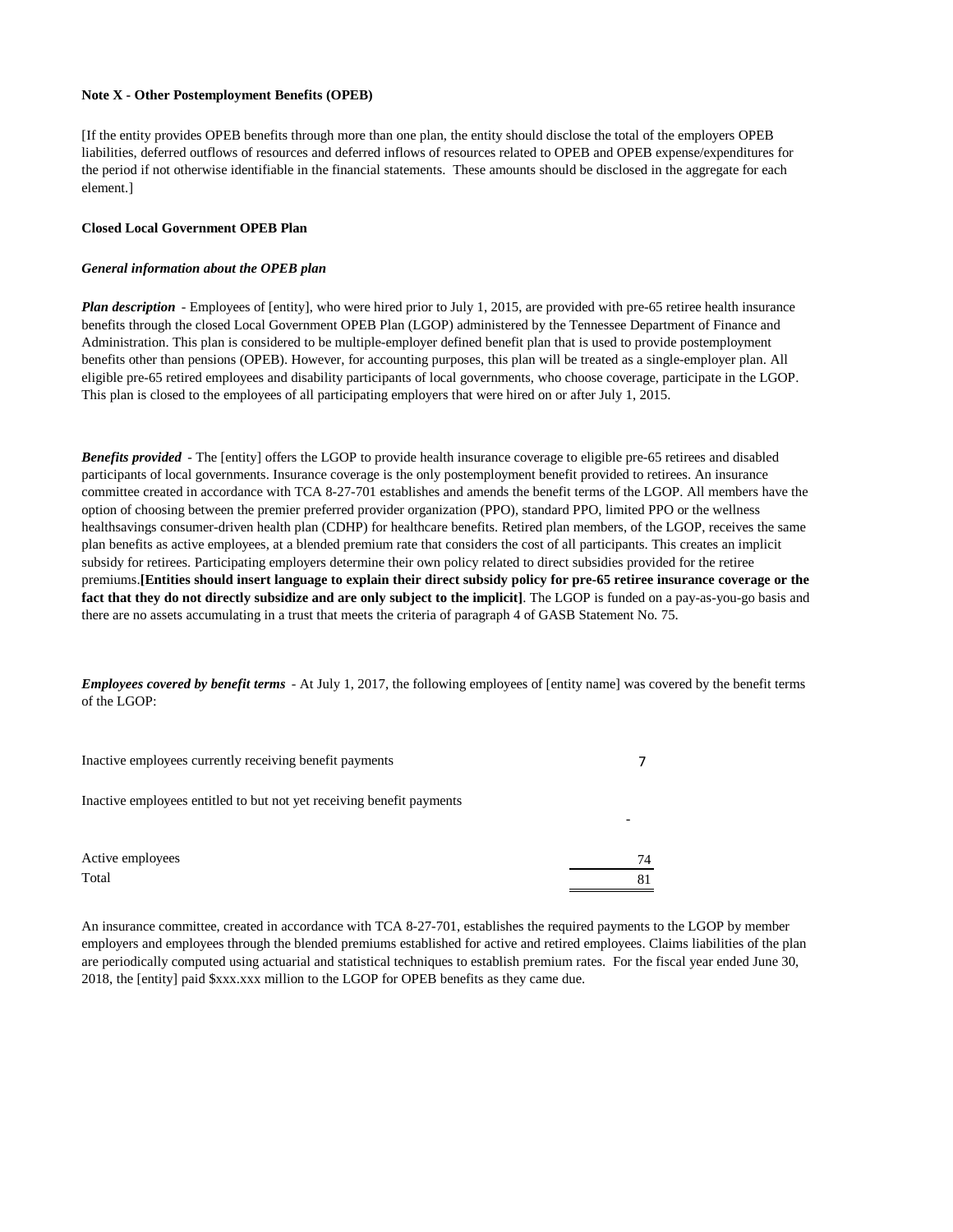#### *Total OPEB Liability*

*Actuarial assumptions* - The total OPEB liability in the June 30, 2017 actuarial valuation was determined using the following actuarial assumptions and other inputs, applied to all periods included in the measurement, unless otherwise specified:

| Inflation                                | 2.25%                                                                                                                                                                                                                                                     |
|------------------------------------------|-----------------------------------------------------------------------------------------------------------------------------------------------------------------------------------------------------------------------------------------------------------|
| Salary increases                         | Graded salary ranges from 3.44 to 8.72 percent based on<br>age, including inflation, averaging 4 percent                                                                                                                                                  |
| Healthcare cost trend rates              | 7.5% for 2018, decreasing annually over a 33 year period<br>to an ultimate rate of 3.71%.                                                                                                                                                                 |
| Retiree's share of benefit-related costs | Members are required to make monthly contributions in<br>order to maintain their coverage. For the purpose of this<br>Valuation a weighted average has been used with weights<br>derived from the current distribution of members among<br>plans offered. |

Unless noted otherwise, the actuarial demographic assumptions used in the June 30, 2017, valuations were the same as those employed in the July 1, 2017 Pension Actuarial Valuation of the Tennessee Consolidated Retirement System (TCRS). These assumptions were developed by TCRS based on the results of an actuarial experience study for the period July 1, 2012 - June 30, 2016. The demographic assumptions were adjusted to more closely reflect actual and expected future experience. Mortality tables are used to measure the probabilities of participants dying before and after retirement. The mortality rates employed in this valuation are taken from the RP-2014 Healthy Participant Mortality Table for Annuitants for non-disabled post-retirement mortality, with mortality improvement projected to all future years using Scale MP-2016. Post-retirement tables are Blue Collar and adjusted with a 2% load for males and a -3% load for females. Mortality rates for impaired lives are the same as those used by TCRS and are taken from a gender distinct table published in the IRS Ruling 96-7 for disabled lives with a 10% load.

*Discount rate* - The discount rate used to measure the total OPEB hability was 3.56 percent. This rate reflects the interest rate derived from yields on 20-year, tax-exempt general obligation municipal bonds, prevailing on the measurement date, with an average rating of AA/Aa as shown on the Fidelity 20-Year Municipal GO AA index.

#### *Changes in the Total OPEB Liability*

LGOP - (expressed in thousands)

|                                                    | <b>Total OPEB</b><br>Liability<br>(a) |       |
|----------------------------------------------------|---------------------------------------|-------|
| Balances at June 30, 2016                          | \$                                    | 1,166 |
| Changes for the year:                              |                                       |       |
| Service cost                                       |                                       | 54    |
| Interest                                           |                                       | 35    |
| Changes of benefit terms                           |                                       |       |
| Differences between expected and actual experience |                                       |       |
| Change in assumptions                              |                                       | (41)  |
| Benefit payments                                   |                                       | (70)  |
| Net changes                                        |                                       | (23)  |
| Balances at June 30, 2017                          | \$                                    | 1,143 |

*Changes in assumptions -* The discount rate was changed from 2.92% as of the beginning of the measurement period to 3.56% as of June 30, 2017. This change in assumption decreased the total OPEB liability.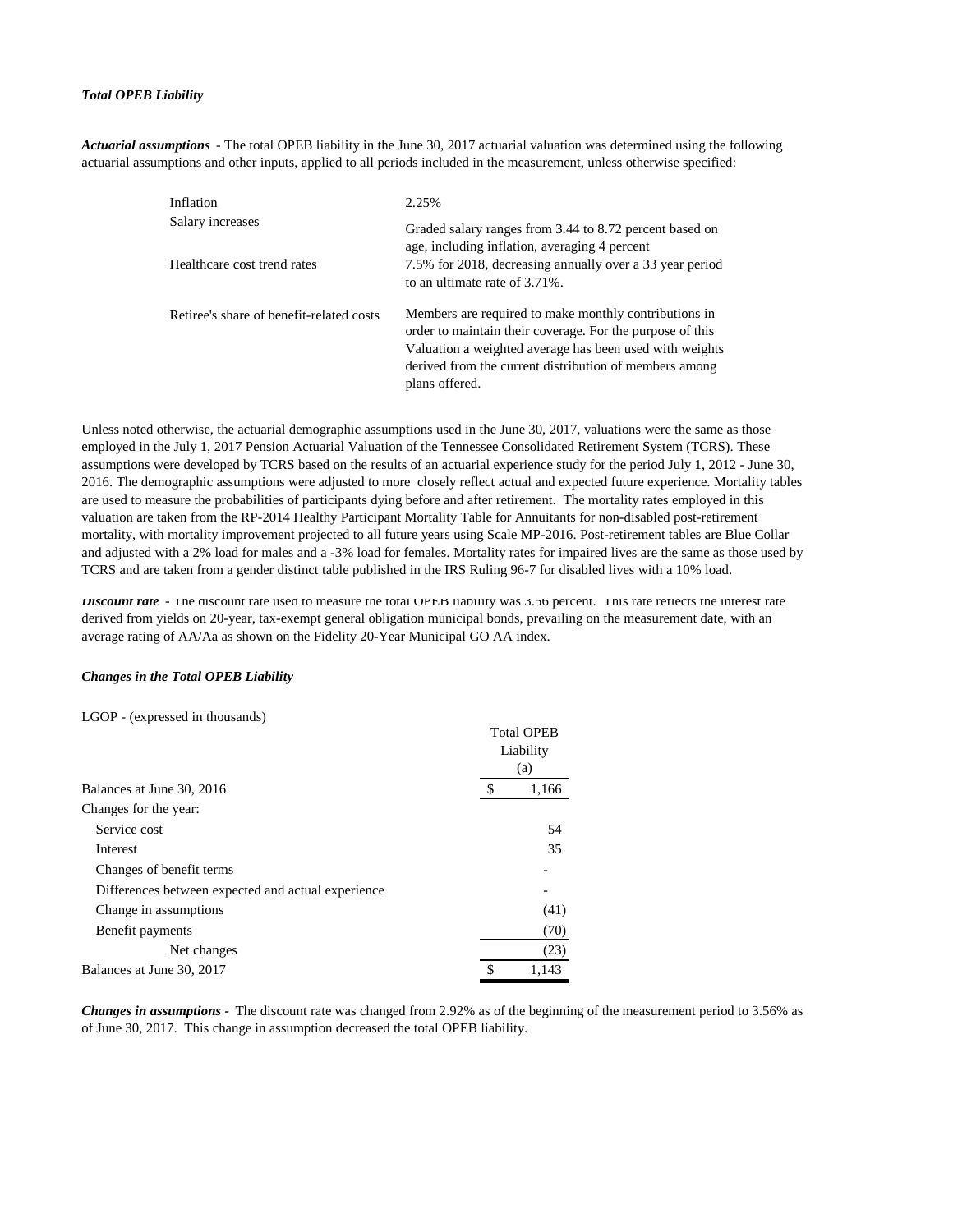*Sensitivity of total OPEB liability to changes in the discount rate* - The following presents the total OPEB liability related to the LGOP, as well as what the total OPEB liability would be if it were calculated using a discount rate that is 1-percentage-point lower (2.56%) or 1-percentage-point higher (4.56%) than the current discount rate. (expressed in thousands)

|                      | 1% Decrease |      | <b>Discount Rate</b> |       | 1% Increase |      |
|----------------------|-------------|------|----------------------|-------|-------------|------|
|                      | $(2.56\%)$  |      | $(3.56\%)$           |       | $(4.56\%)$  |      |
| Total OPEB liability |             | .208 |                      | 1.143 |             | .080 |

*Sensitivity of total OPEB liability to changes in the healthcare cost trend rate* - The following presents the total OPEB liability related to the LGOP, as well as what the total OPEB liability would be if it were calculated using a healthcare cost trend rate that is 1-percentage-point lower (6.50% decreasing to 2.71%) or 1-percentage-point higher (8.50% decreasing to 4.71%) than the current healthcare cost trend rate. (expressed in thousands)

|                      |                         |      | <b>Healthcare Cost Trend</b> |       |                         |       |
|----------------------|-------------------------|------|------------------------------|-------|-------------------------|-------|
|                      | 1% Decrease             |      | <b>Rates</b>                 |       | 1% Increase             |       |
|                      | $(6.50\%$ decreasing to |      | $(7.50\%$ decreasing to      |       | $(8.50\%$ decreasing to |       |
|                      | $2.71\%$                |      | $3.71\%$                     |       | $4.71\%$                |       |
| Total OPEB liability |                         | .045 |                              | 1.143 |                         | 1.255 |

#### *OPEB Expense and Deferred Outflows of Resources and Deferred Inflows of Resources Related to OPEB*

*OPEB expense -* For the fiscal year ended June, 30, 2018, [entity name] recognized OPEB expense of \$xxx.xx million.

*Deferred outflows of resources and deferred inflows of resources* - For the fiscal year ended June, 30, 2018, [entity name] reported deferred outflows of resources and deferred inflows of resources related to OPEB benefits in the LGOP from the following sources:

LGOP - (expressed in thousands)

| LOOI - (CAPICSSCU III UIUUSAIIUS)                                            | Deferred<br>Outflows of<br>resources | Deferred<br>Inflows of<br>resources |
|------------------------------------------------------------------------------|--------------------------------------|-------------------------------------|
| Differences between actual and expected experience<br>Changes of assumptions | -<br>-                               |                                     |
| Employer payments subsequent to the measurement date<br>Total                | 69<br>69                             | 37                                  |
|                                                                              |                                      |                                     |

The amounts shown above for "Employer payments subsequent to the measurement date" will be recognized as a reduction to total OPEB liability in the following measurement period.

Amounts reported as deferred outflows of resources and deferred inflows of resources will be recognized in OPEB expense as follows:

LGOP - (expressed in thousands)

| For the year ended June 30: |           |
|-----------------------------|-----------|
| 2019                        | \$<br>(5) |
| 2020                        | (5)       |
| 2021                        | (5)       |
| 2022                        | (5)       |
| 2023                        | (5)       |
| Thereafter                  | (13)      |

In the table above, positive amounts will increase OPEB expense while negative amounts will decrease OPEB expense.